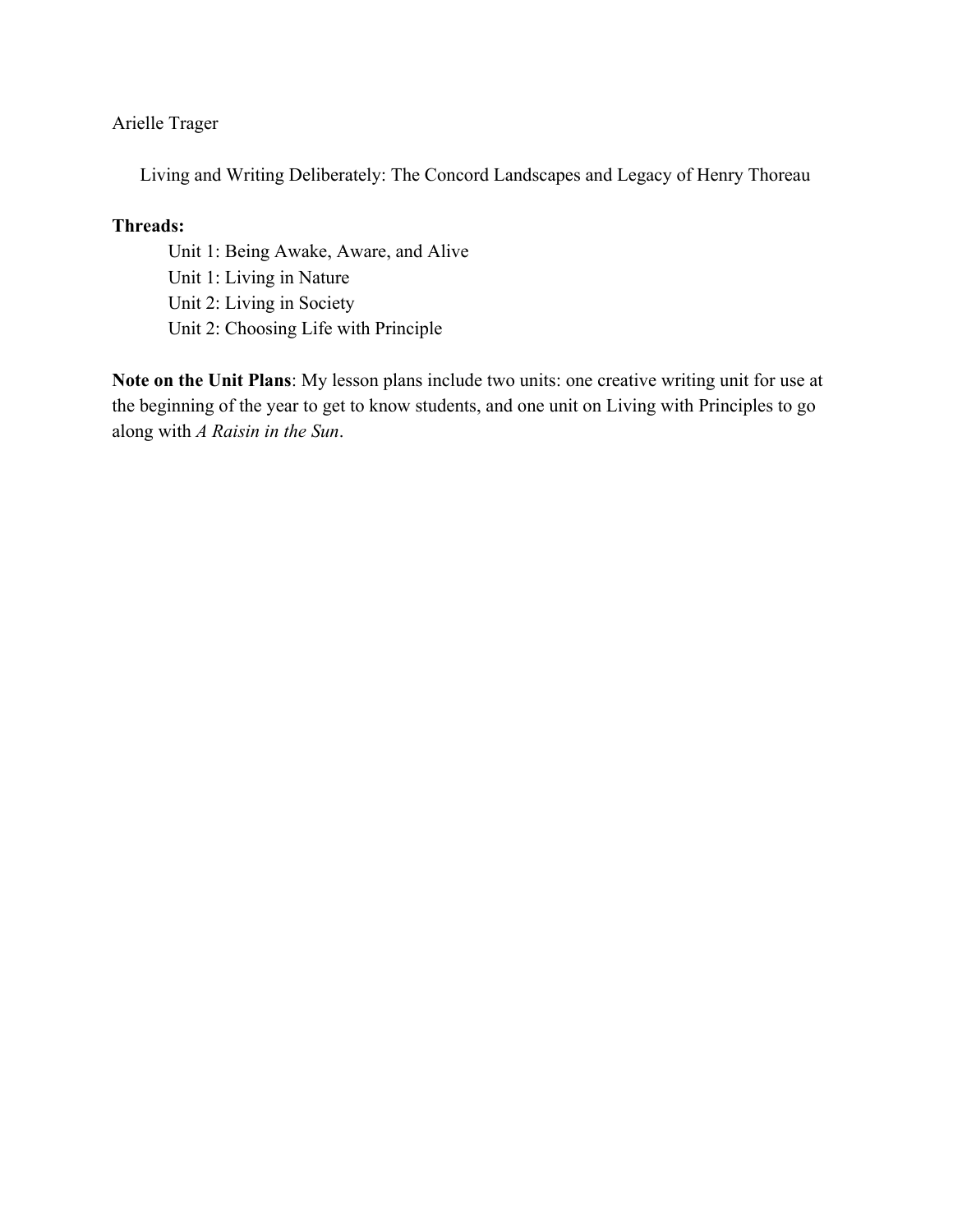### **Unit One: Deliberately Defining Ourselves**

(Using the threads "Being Awake, Aware, and Alive," and "Living in Nature")

### **Essential Questions:**

- 1. What makes us feel alive and energized? What makes our lives meaningful?
- 2. How can we deliberately notice and focus on the things around us right now when we are distracted by worrying about the past or future, or by things (luxuries) we want?
- 3. What role does nature play in our high tech 21st century lives?
- 4. How can nature help us reflect on our own lives?

## **Lesson 1 (Awake, Aware, and Alive):**

**Objective:** Students will close read an excerpt from Thoreau's "Walking," in order to develop a definition of being "awake and alive."

# **Warm Up:**

- 1. Give the definition of being "awake" and the definition of being "alive."
- 2. Now act like a philosopher and write what you think it *really* means to be "awake" and "alive" in life.
- 3. Discuss. Make a chart on the board of things that make us feel metaphorically awake and alive, and things that make us feel metaphorically sleepy. (ex. things we are passionate about vs. routines we don't care about)

**Explanation:** "We are going to spend some time thinking about who we are, what is meaningful to us, and what makes us feel alive. We are going to use Thoreau, who wrote a lot about how to live a life that is really awake and alive. When I say awake and alive, I also want us to think about this word "deliberate." Ask students for definition. Explain that Thoreau wrote about living "deliberately" in the same way he wrote about being awake and alive.

Share quote: "I went to the woods because I wished to live deliberately, to front only the essential facts of life, and see if I could not learn what it had to teach, and not, when I came to die, discover that I had not lived." Break down the word "deliberately"--sounds like "liberty." "Deliberate" as a verb means to think about things very carefully and weigh all of your options before making decisions or acting. When we live our lives with liberty and also meaning, we are "awake and alive"

**Application:** Close read a section of "Walking" in groups. (up to and including paragraph that starts with "my vicinity affords many good walks…" and ends "It will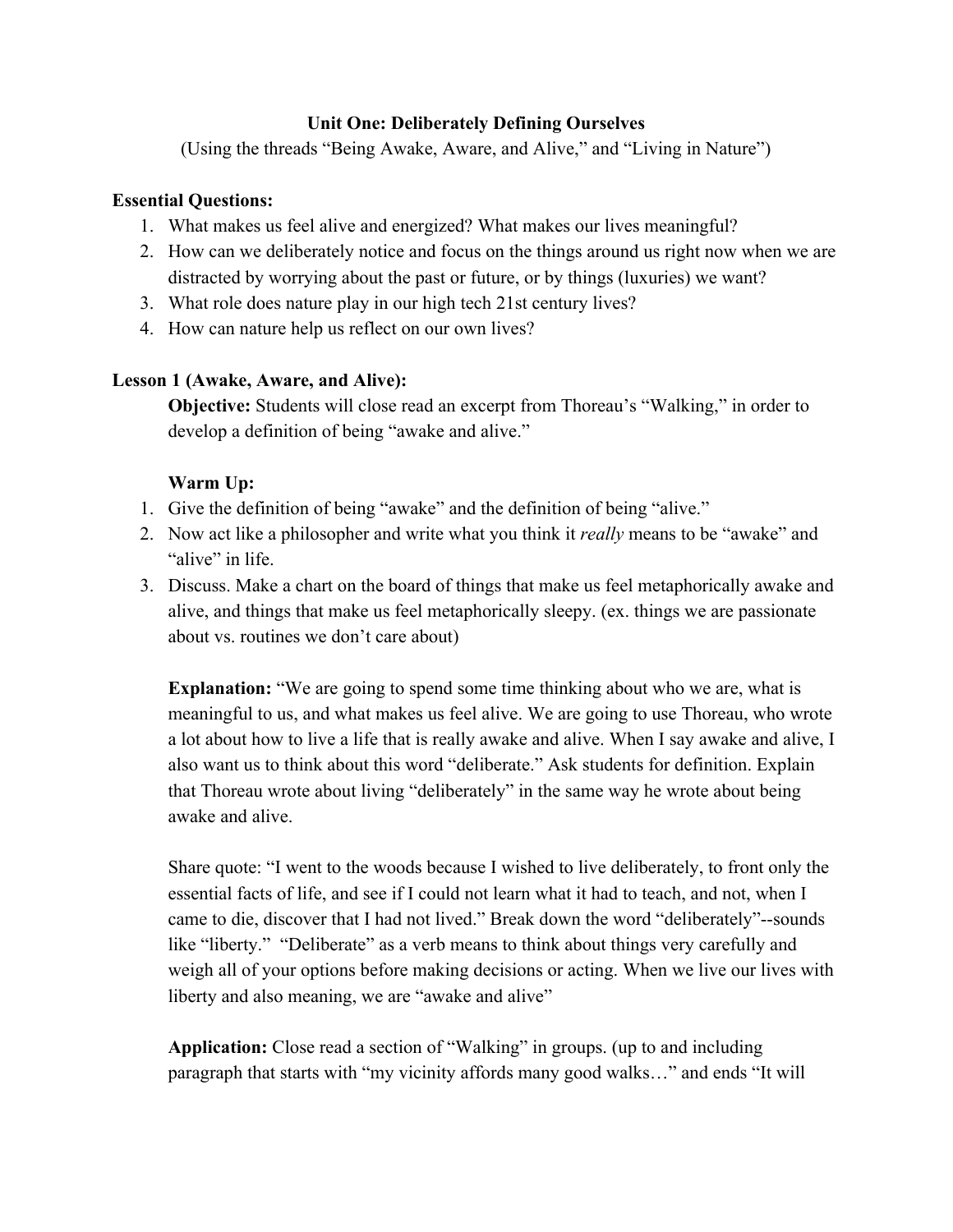never become quite familiar to you.") Highlight quotes which show what Thoreau thinks about being "awake" and "alive."

**Wrap Up:** Share and discuss a few highlighted quotes. Summarize Thoreau's ideas. (Further reading could also be assigned for hw.)

#### **Lesson 2 (Awake, Aware, and Alive):**

**Objective:** Students will evaluate the extent to which Thoreau's philosophy in "Walking" applies to our modern lives.

**Warm Up:** Since the last time we met, what's something that made you feel awake or alive?

**Explanation:** "We're going to look at a few more of Thoreau's quotes so we can define his thoughts on being awake and alive, and decide if we agree with him--or if it's even possible to follow his ideas in our modern world.

**Application:** Post other quotes around the room (see Lesson 2--Quotes Sheet below). Ask students to (from their seats) choose at least 2 quotes to respond to in their notebooks. Students will write:

- 1. What do you think this quote means?
- 2. Do you agree? Does it apply to your life?

Discuss. Push students to think about what these quotes would really mean for them in their 21st century lives. Many students might like Thoreau's ideas, but ask them if they would walk for 4 hours each day without their phones. How can we strike a modern balance?

As a class, summarize what Thoreau thought about being awake and alive, AND some of the challenges we face in the modern world if we want to follow some of his ideas.

**Wrap Up:** Exit Ticket: What's one way you can be more awake or alive this week?

#### **Lesson 3 (Living in Nature):**

**Objective:** Students will identify key aspects of Thoreau's nature writing and interpret the connections he makes between nature and self.

**Warm Up:** Notice an object in this room and write a detailed description of it in a paragraph. Try to make it as detailed as possible! Discuss--Was it difficult to describe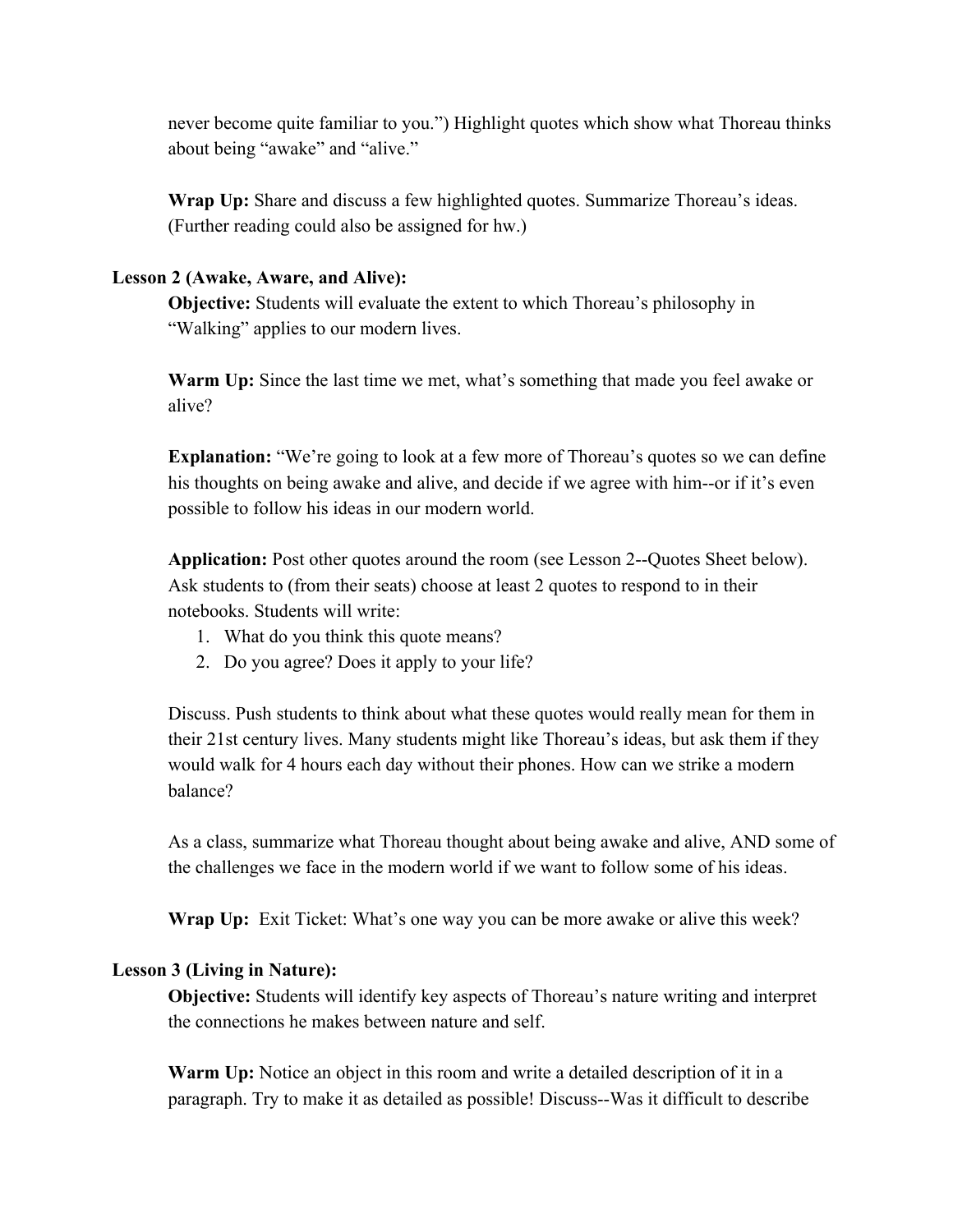something in that much detail? What did it feel like? Were you aware of other things around you as you were writing?

**Explanation:** Thoreau wrote like this all the time, because, as we've discussed, he wrote about being really aware and alive in the moment and focusing on things around him. Let's look at some examples of Thoreau writing like this and identify some of his writing techniques and the personal ideas he expresses in this kind of writing.

**Application:** Read and annotate: The last section of "Walking" (from "We had a remarkable sunset one day…" to the end) and other quotes (see Lesson 3--Quotes Sheet below)

Make a list of writing techniques (personification, color, sound, lists, metaphor, etc.) and the personal ideas (that we are never alone, that we are connected to nature, that we should not be afraid of traveling to new places, etc.) Thoreau expresses in his writing. Does he only describe nature? (Push students to see how Thoreau ends up writing about himself and his own beliefs, how he also writes about nature to reflect on himself) How is it different from other genres?

**Wrap Up:** Exit Ticket: What's one way Thoreau uses nature to reflect on himself or express one of his beliefs?

#### **Lesson 4 (Living in Nature):**

**Objective:** Students will apply key aspects of Thoreau's nature writing to their own nature writing experiment.

**Explanation:** (Students should be informed of this activity at least a day before.) Today the class will go on a nature walk to a nearby green space. Students will bring their notebooks and remain silent for the whole walk. After walking quietly for a few minutes, students will have 10 minutes to write about their surroundings. The class will return leaving enough time to discuss the walk.

#### **Application:** Nature Walk

**Wrap Up:** Discuss what it felt like to be quiet for a long period of time and to write something so detailed. Did you only write about nature, or like in Thoreau's writing, did yourself and your ideas pop up? Was it easy or hard to concentrate? Did you write something you liked or not?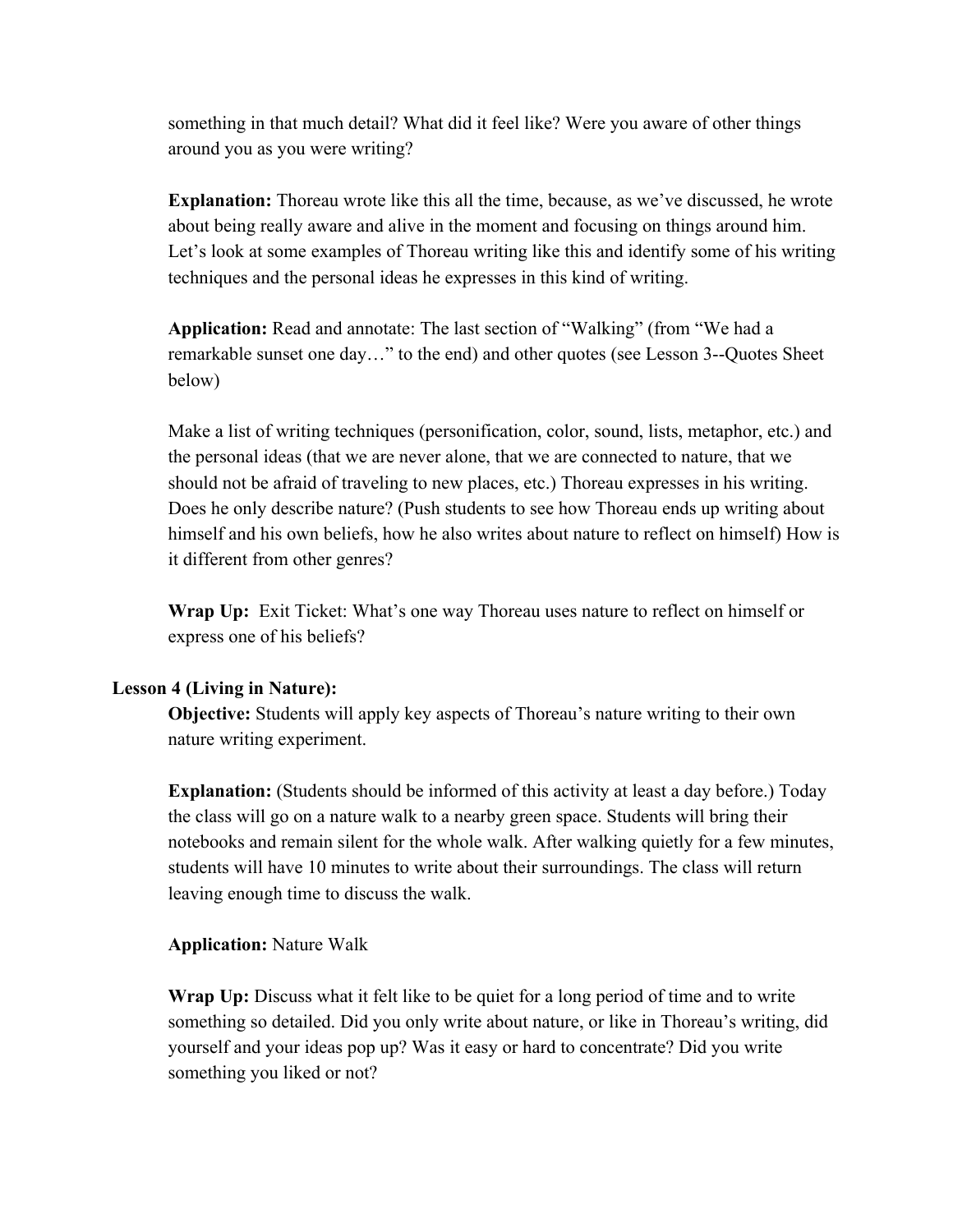#### [Lesson 2 Quotes]

#### **Thoreau: Awake, Aware, and Alive**

- 1. "Above all, we cannot afford not to live in the present." ("Walking")
- 2. "The millions are awake enough for physical labor; but only one in a million is awake enough for effective intellectual exertion, only one in a hundred millions to a poetic or divine life. To be awake is to be alive. I have never yet met a man who was quite awake….We must learn to reawaken and to keep ourselves awake, not by mechanical aids, but by an infinite expectation of the dawn…" (Walden, Where I Lived, and What I Lived For")
- 3. Most men, even in this comparatively free country, through mere ignorance and mistake, are so occupied with the factitious care and superfluously coarse labors of life that its finer fruits cannot be plucked by them...He has no time to be anything but a machine (Walden, Economy)
- 4. Will you be a reader, a student merely, or a seer? (Walden, Sounds)
- 5. The universe is wider than our views of it. (Walden, Conclusion)
- 6. Life consists with wildness. The most alive is the wildest. (Walking)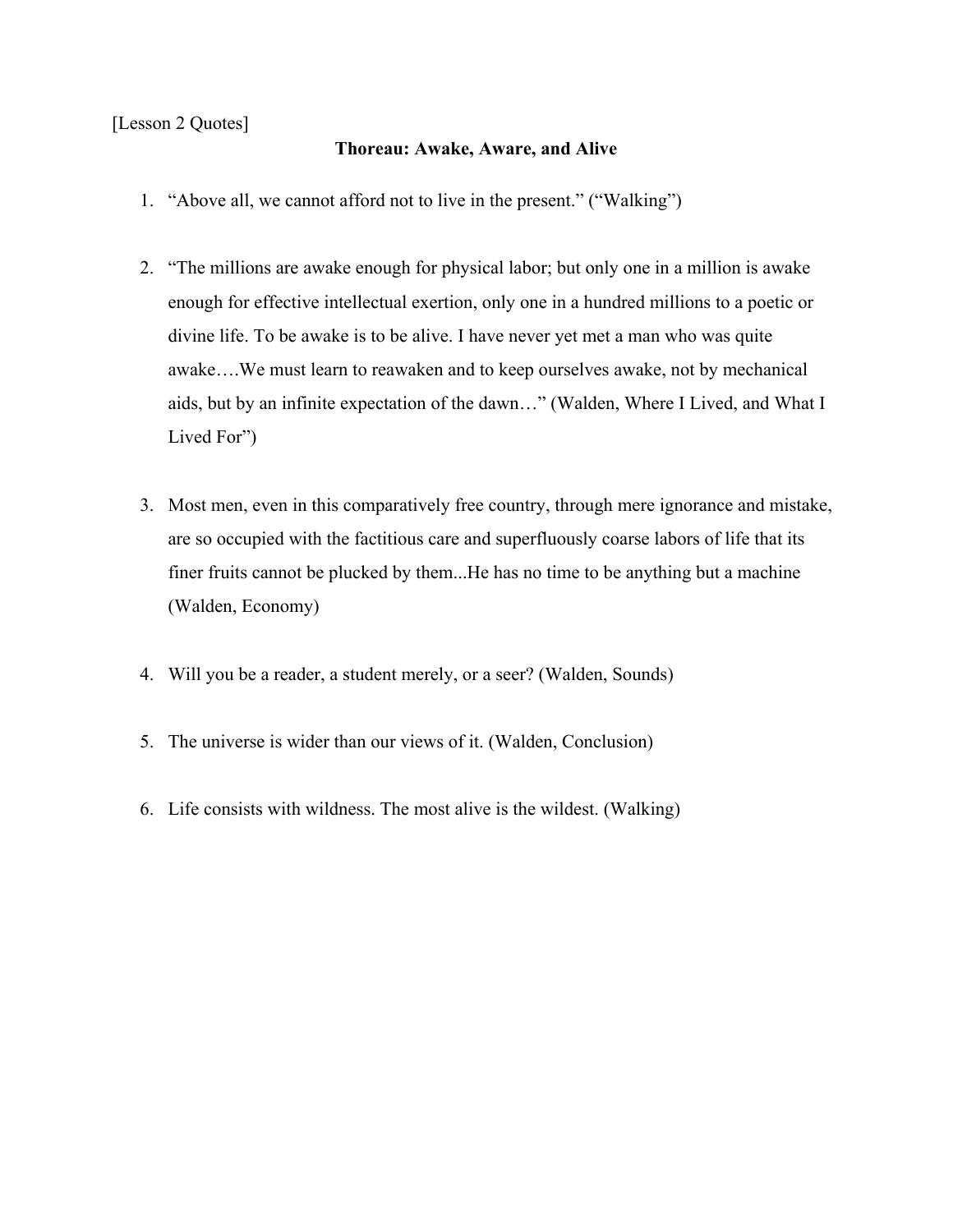#### **Thoreau: Living in Nature**

1. We had a remarkable sunset one day last November. I was walking in a meadow the source of a small brook, when the sun at last, just before setting, after a cold grey day, reached a clear stratum in the horizon, and the softest brightest morning sun-light fell on the dry grass and on the stems of the trees in the opposite horizon, and on the leaves of the shrub-oaks on the hill-side, while our shadows stretched long over the meadow eastward, as if we were the only motes in its beams. It was such a light as we could not have imagined a moment before, and the air also was so warm and serene that nothing was wanting to make a paradise of that meadow. When we reflected that this was not a solitary phenomenon, never to happen again, but that it would happen forever and ever an infinite number of evenings, and cheer and reassure the latest child that walked there, it was more glorious still.

The sun sets on some retired meadow, where no house is visible, with all the glory and splendor that it lavishes on cities, and perchance, as it has never set before, where there is but a solitary marsh hawk to have his wings guilded by it, or only a musquash looks out from his cabin, and there is some little black-veined brook in the midst of the marsh, just beginning to meander, winding slowly round a decaying stump. We walked in so pure and bright a light, gilding the withered grass and leaves, so softly and serenely bright — I thought I had never bathed in such a golden flood, without a ripple or a murmur to it. The west side of every wood and rising ground gleamed like the boundary of elysium, and the sun on our backs seemed like a gentle herdsman, driving us home at evening.

So we saunter toward the Holy Land; till one day the sun shall shine more brightly than ever he has done, shall perchance shine into our minds and hearts, and light up our whole lives with a great awakening light, so warm and serene and golden as on a bank-side in Autumn.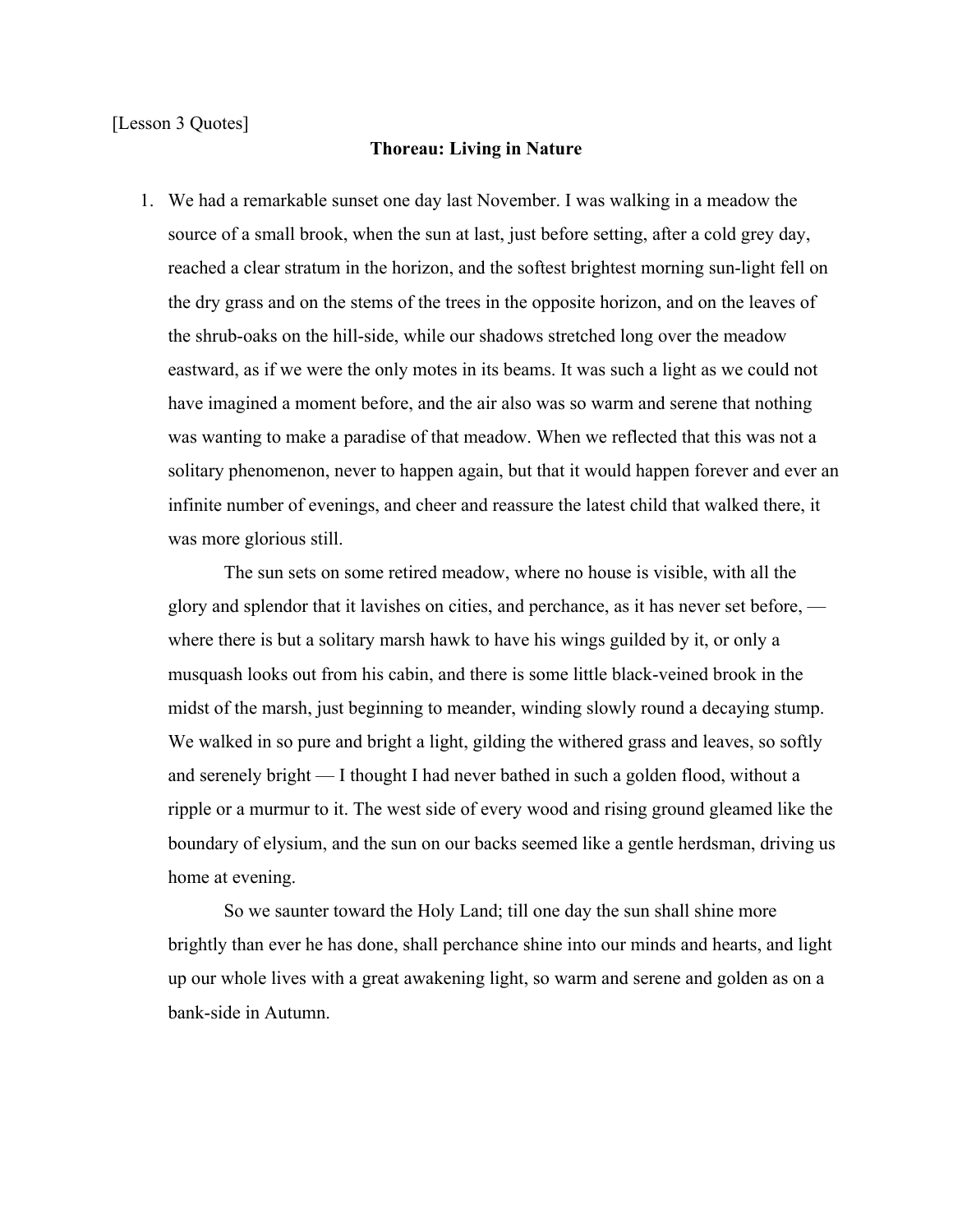- 2. While I enjoy the friendship of the seasons I trust that nothing can make life a burden to me. The gentle rain which waters my beans and keeps me in the house today is not drear and melancholy, but good for me too….In the midst of a gentle rain while these thoughts prevailed, I was suddenly sensible of such sweet and beneficent society in Nature, in the very pattering of the drops, and in every sound and sight around my house, an infinite and unaccountable friendliness all at once like an atmosphere sustaining me, as made the fancied advantages of human neighborhood insignificant, and I have never thought of them since. Every little pine needle expanded and swelled with sympathy and befriended me. I was so distinctly made aware the the presence of something kindred to me, even in scenes which we are accustomed to call wild and dreary, and also that the nearest of blood to me and humanest was not a person nor a villager, that I thought no place could ever be strange to me again. (Walden, Solitude)
- 3. "...not till we are completely lost, or turned round,--for a man needs only to be turned round once with his eyes shut in this world to be lost,--do we appreciate the vastness and strangeness of Nature. Every man has to learn the points of compass again as often as he awakes, whether from sleep or any abstraction. Not till we are lost, in other words, not till we have lost the world, do we begin to find ourselves, and realize where we are and the infinite extent of our relations. (Walden, The Village)
- 4. I am no more lonely that a single mullein or dandelion in a pasture, or a bean leaf, or sorrel, or a horse-fly, or a humble-bee. I am no more lonely than the Mill Brook, or a weathercock, or the north star, or the south wind, or an April shower, or a January thaw, or the first spider in a new house. (Walden, Solitude)
- 5. "Heaven is under our feet as well as over our heads." (Walden, "The Pond in Winter")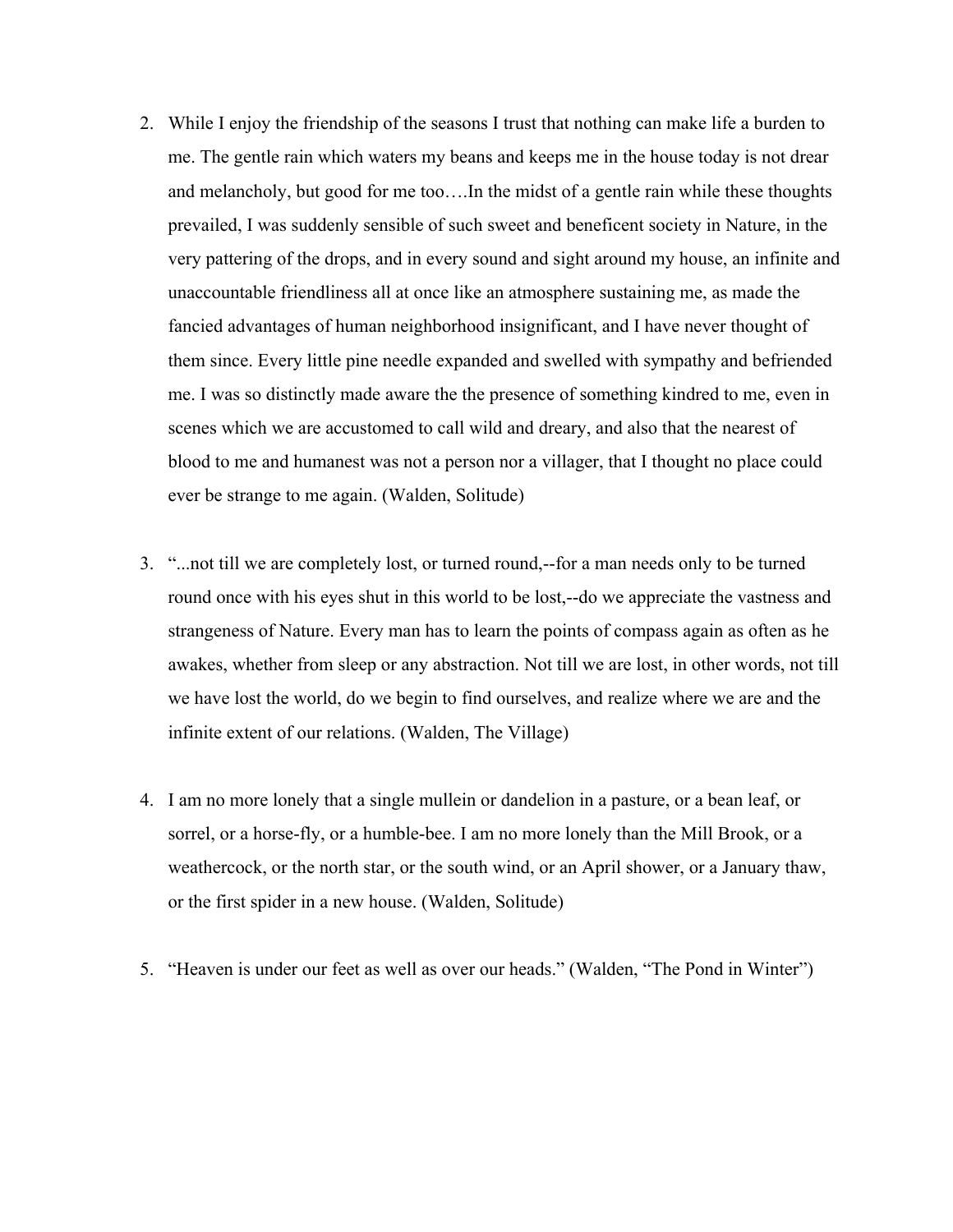# **Unit 2: Living in Society with Principle (Using the Threads "Living in Society" and "Choosing Life with Principle")**

#### **Essential Questions:**

- 1. How does society affect people, and how do people affect society?
- 2. How do young people contribute to or change their societies?
- 3. What are my principles and how do they direct my future?
- 4. How do my choices affect others in my society, and the future?

#### **Lesson 1 (Living in Society):**

**Objective:** Students will examine the ways social issues can affect individuals using *A Raisin in the Sun* and an excerpt from "Civil Disobedience".

**Warm Up:** What does it mean to live in a "society"? What are the benefits and the dangers of living in society?

**Explanation**: [This lesson would occur after students have finished reading *A Raisin in the Sun.*] Today we are going to be focusing on how society can pressure people into things. We are going to be looking at all the different social issues the Younger family faced in *A Raisin in the Sun*, and start thinking about how other people and other books have addressed these same issues, and how you can too. You will start by filling out this chart with what you know about the Younger family. (see "Facing Social Pressures: *A Raisin in the Sun* and Thoreau" below) Walk through one example together.

**Application:** Students complete the first part of the chart explaining how each character in the Younger family faces different social pressures (race, class, age, gender…) and fights them in different ways (ex. Mama works tirelessly so her children can have a better life, Beneatha aspires to be a doctor and break out of traditional female roles in her relationships…) Discuss.

**Wrap Up:** Key Question: How do you see these same social issues affecting people today? How do people overcome them today?

**Homework:** Read the excerpt from "Civil Disobedience" and complete the chart for homework. (Excerpt from "But, to speak practically and as a citizen, unlike those who call themselves no-government men…." to "But it is easier to deal with the real possessor of a thing than with the temporary guardian of it.") [A longer excerpt may be assigned!]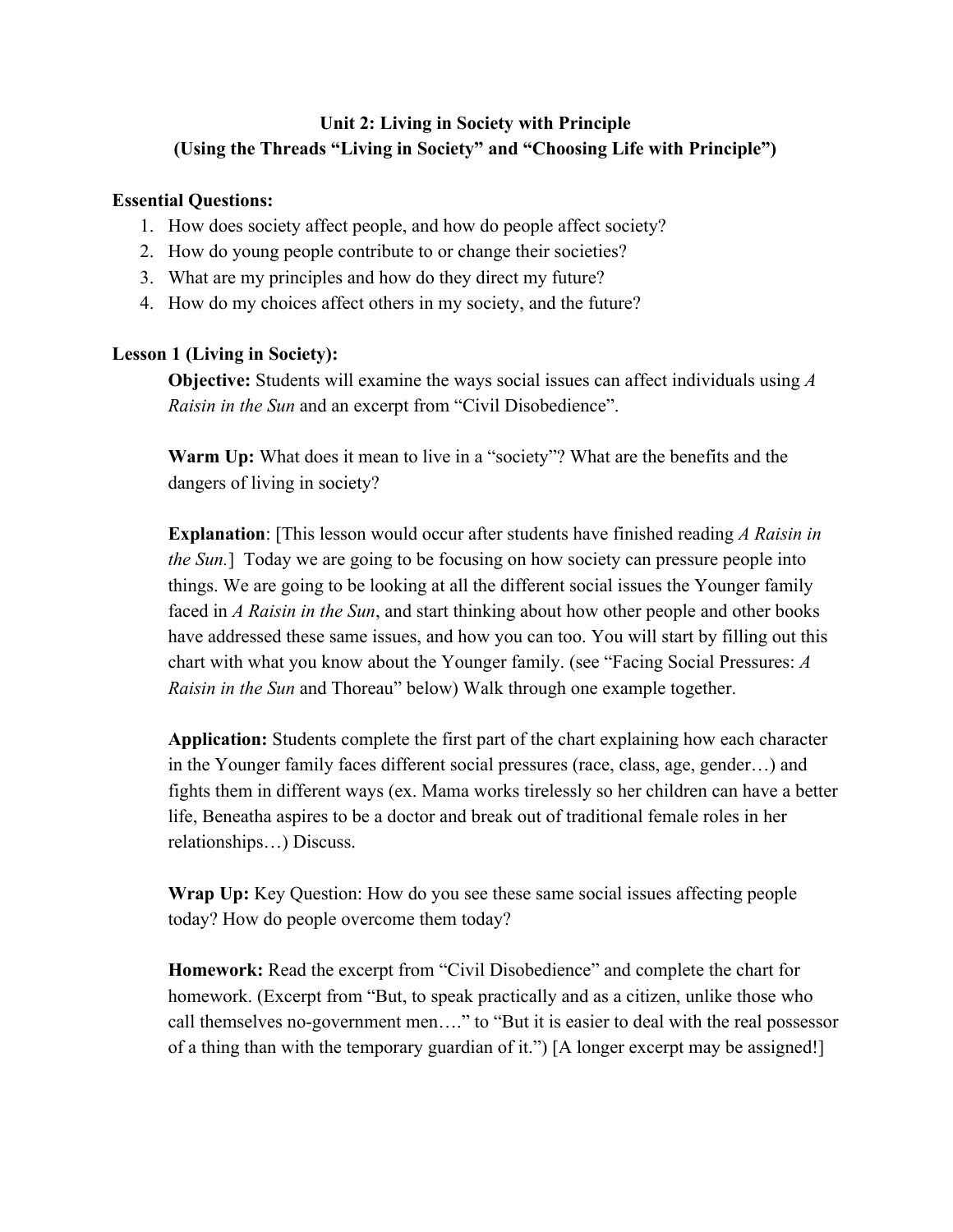#### **Lesson 2 (Living in Society):**

**Objective:** Students will examine the many ways in which individuals try to change their societies, using Thoreau and modern examples.

**Warm Up:** Look back over your homework and the excerpt from "Civil Disobedience." Does Thoreau give any ideas about how to solve these social issues? Do you have any ideas? Discuss.

**Explanation:** We've discussed how society can affect individual people, and pressure them into certain things. Now we're going to think about the ways that individuals can affect society through three examples--The Younger Family, Thoreau, and modern teenagers who have made a difference.

**Application:** Discuss the Youngers: Recall the chart that describes how they each pushed back against social pressures. We know it made a difference individually for them, but if we imagine they were a real family, would their actions have affected anyone else?

Watch: Two Videos on Thoreau and Civil Disobedience: <https://www.youtube.com/watch?v=gugnXTN6-D4> <https://www.youtube.com/watch?v=elrTpoY6AYQ>

Discuss: What are examples of "civil disobedience" shown in these videos? (Note Thoreau's involvement in the Underground Railroad, not discussed in videos.) How much of a difference do you think they made?

Read article on teens making a difference: [http://metro.co.uk/2015/11/20/six-people-under-20-whove-already-helped-change-the-wo](http://metro.co.uk/2015/11/20/six-people-under-20-whove-already-helped-change-the-world-5510687/) [rld-5510687/](http://metro.co.uk/2015/11/20/six-people-under-20-whove-already-helped-change-the-world-5510687/)

Discuss: How did these teens make a difference? Could you imagine you or any of your friends doing anything like this? Are there any local examples of teenagers you know pushing for changing in their communities or schools?

**Wrap up:** Does society control individuals, or do individuals control society? How?

#### **Lesson 3 (Choosing Life with Principle):**

**Objective:** Students will define what it means to have principles, identify the principles of the Younger family, and Thoreau, and create a list of their own.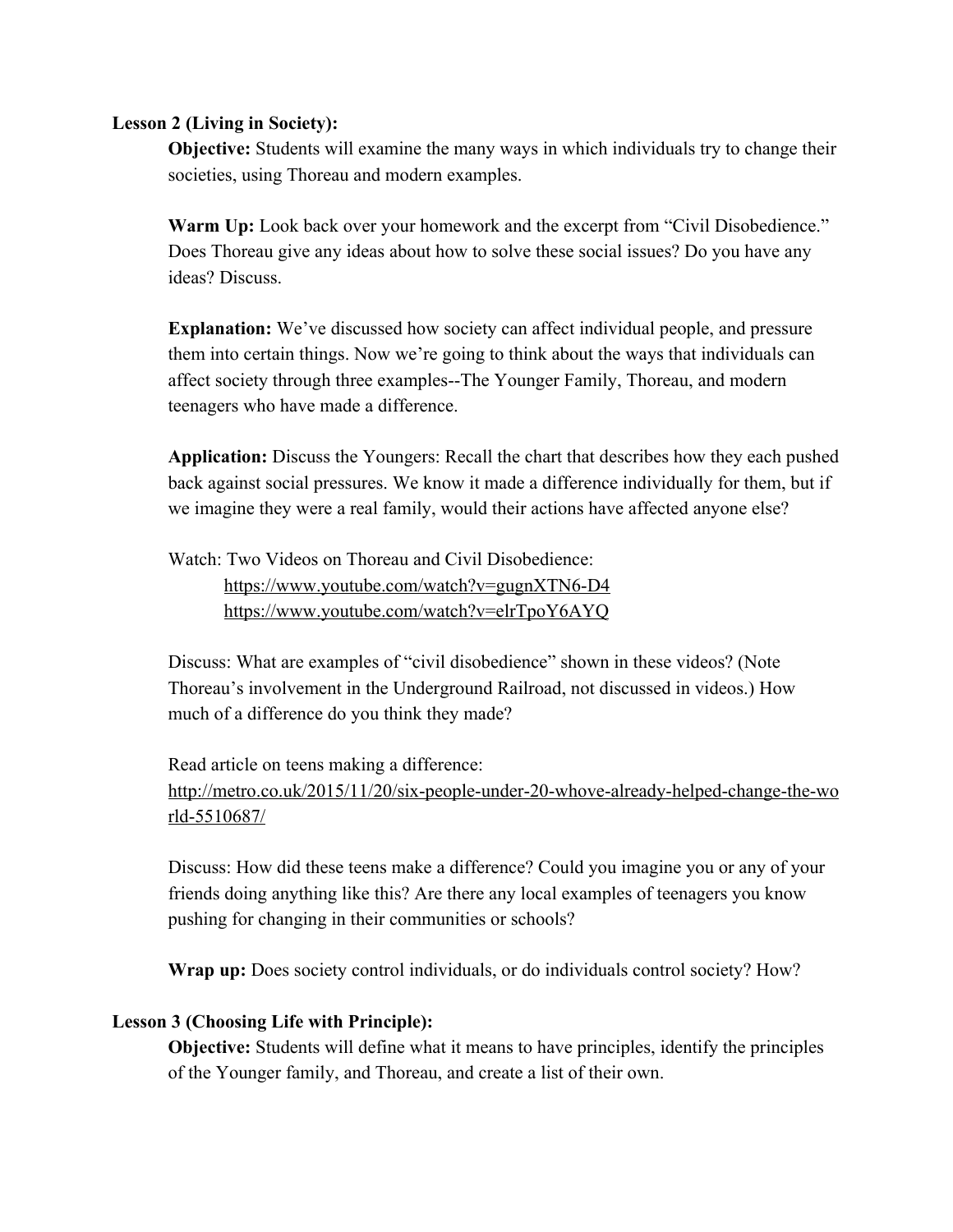**Warm Up:** Define "principles." Do you have any family or personal mottos that you live by?

**Explanation:** Discuss examples of principles. Use student examples, common examples (such as [these\)](https://elitedaily.com/money/entrepreneurship/13-success-principles-life/), or possibly the principles/mottos of your school. Write a list together of what the Younger's principles might be.

**Application:** Use the quote list to come up with three of Thoreau's principles (see "Living with Principles--Thoreau" below). Discuss.

Begin writing a list of 5-10 of your own. Finish for homework.

**Wrap up:** Share a few personal principles so far.

#### **Lesson 4 (Choosing Life with Principle):**

**Objective:** Students will identify successful aspects of creative nonfiction essays, and begin to write a creative piece that demonstrates their principles.

**Warm Up:** Choose one of your principles that you wrote down, and one social issue that you care about (we may or may not have discussed it in previous lessons). Share.

**Explanation:** We're going to start thinking about how you can really live by these principles, and possibly use your principles to face social issues that you disagree with. You will be writing a creative essay that showcases your beliefs and how to plan to live your life in society according to those beliefs. We will look at a few examples of the kinds of essays you can write.

**Application:** Choose 3 of the 5 "This I Believe" essays to read. (See "This I Believe Packet" below. Many more essays can be found on npr.org or thisibelieve.org) What do you like about each piece? What don't you like about each?

Discuss. Make a list of writing techniques we like on the board.

**Wrap up:** Exit ticket: What principle/social issue would you like to write about? (Tell me if you are not sure!)

**Further Lessons:** Students will write their own "This I Believe" essays, using the work they've done to study their own principles and social issues they care about.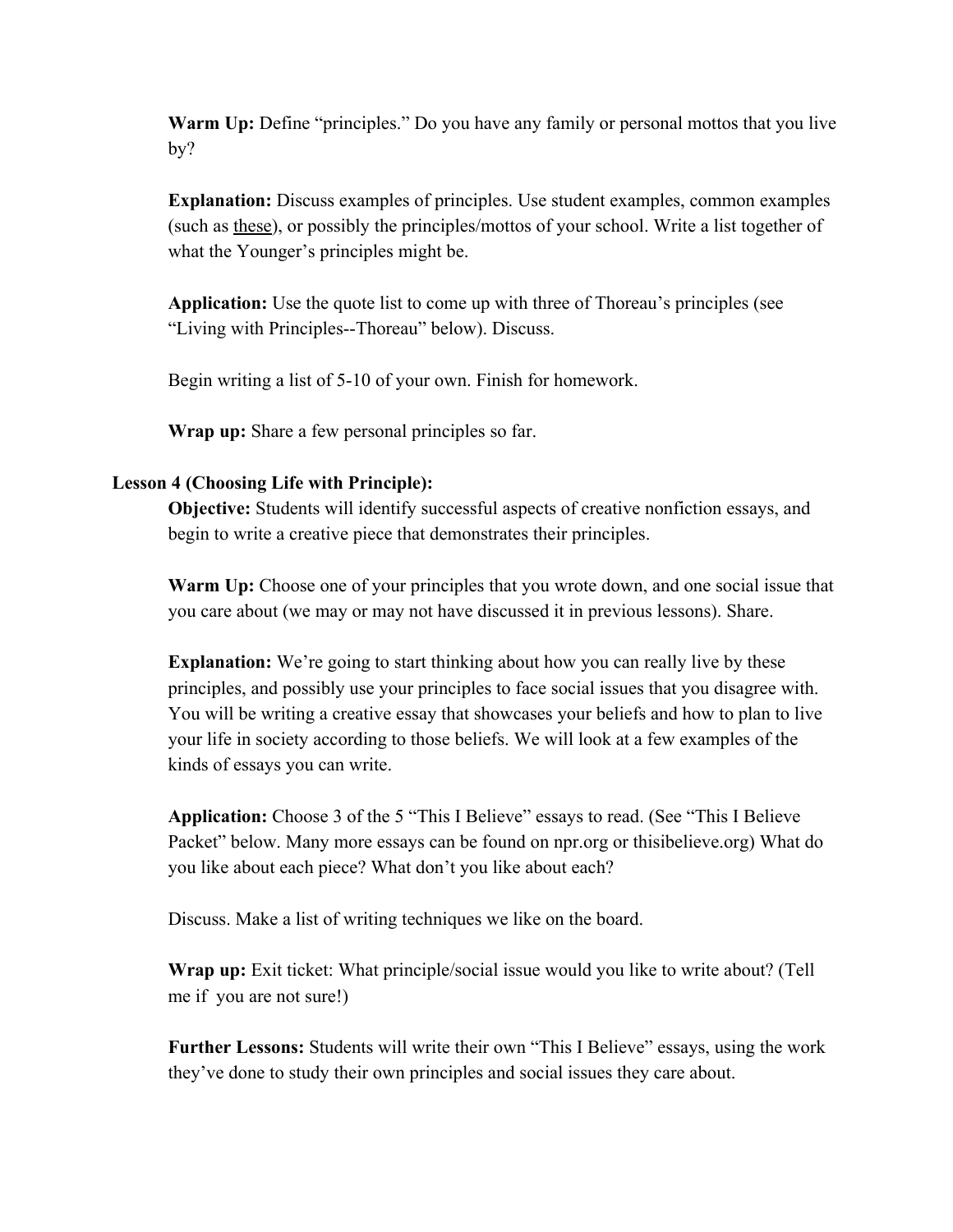Name\_\_\_\_\_\_\_\_\_\_\_\_\_\_\_\_\_\_\_\_\_\_

# **Facing Social Issues:** *A Raisin in the Sun* **and Thoreau**

| Character       | Social Issue(s) | How they fight/face it |
|-----------------|-----------------|------------------------|
|                 |                 |                        |
|                 |                 |                        |
| Mama            |                 |                        |
|                 |                 |                        |
|                 |                 |                        |
|                 |                 |                        |
|                 |                 |                        |
| Walter          |                 |                        |
|                 |                 |                        |
|                 |                 |                        |
|                 |                 |                        |
|                 |                 |                        |
| Ruth            |                 |                        |
|                 |                 |                        |
|                 |                 |                        |
|                 |                 |                        |
|                 |                 |                        |
| <b>Beneatha</b> |                 |                        |
|                 |                 |                        |
|                 |                 |                        |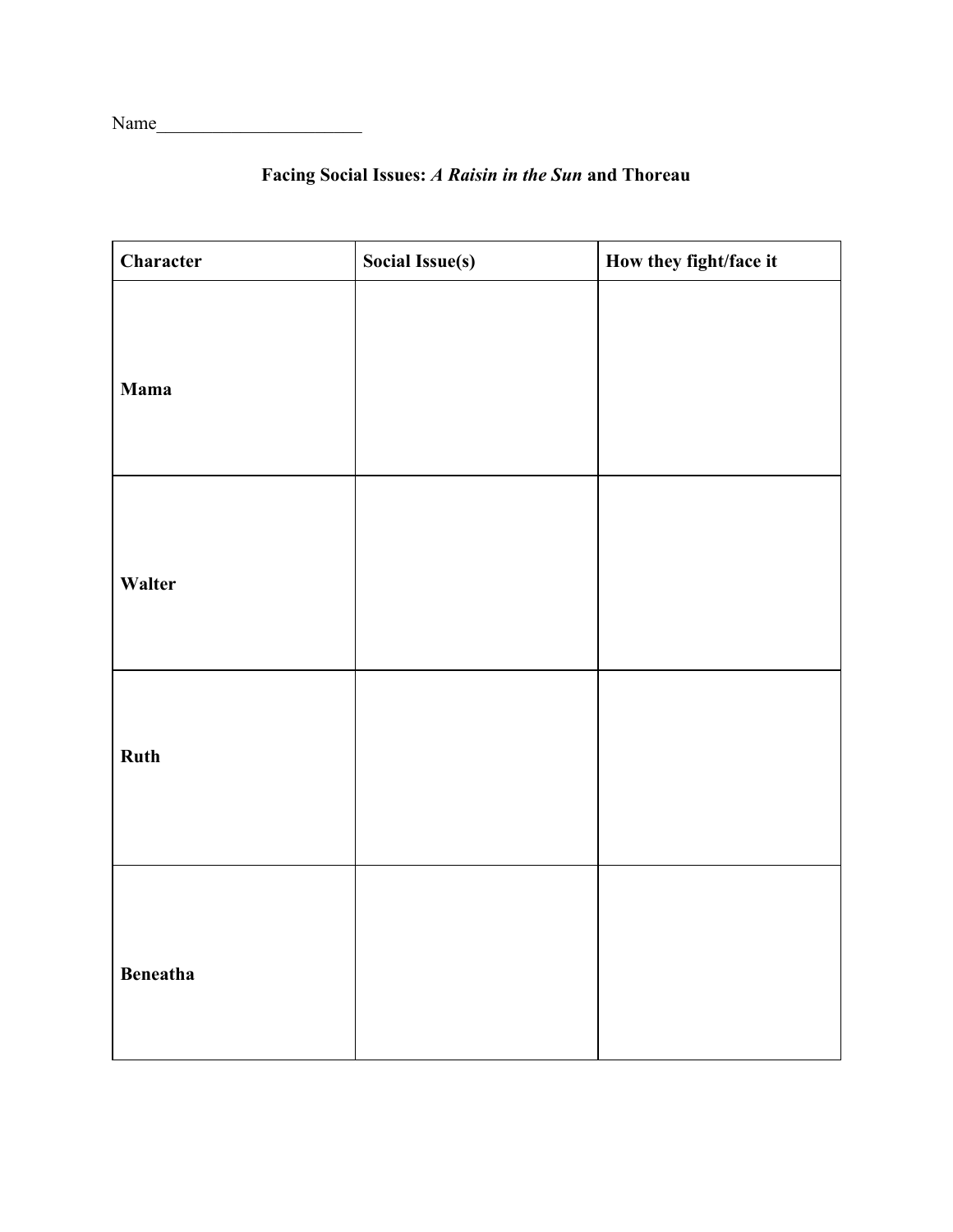| Social Issue (What is a problem Thoreau<br>sees in his society?) | <b>Quote Evidence</b> |
|------------------------------------------------------------------|-----------------------|
|                                                                  |                       |
|                                                                  |                       |
|                                                                  |                       |
|                                                                  |                       |
|                                                                  |                       |
|                                                                  |                       |
|                                                                  |                       |
|                                                                  |                       |
|                                                                  |                       |
|                                                                  |                       |
|                                                                  |                       |
|                                                                  |                       |
|                                                                  |                       |
|                                                                  |                       |

# **Facing Social Issues:** *A Raisin in the Sun* **and Thoreau (cont'd)**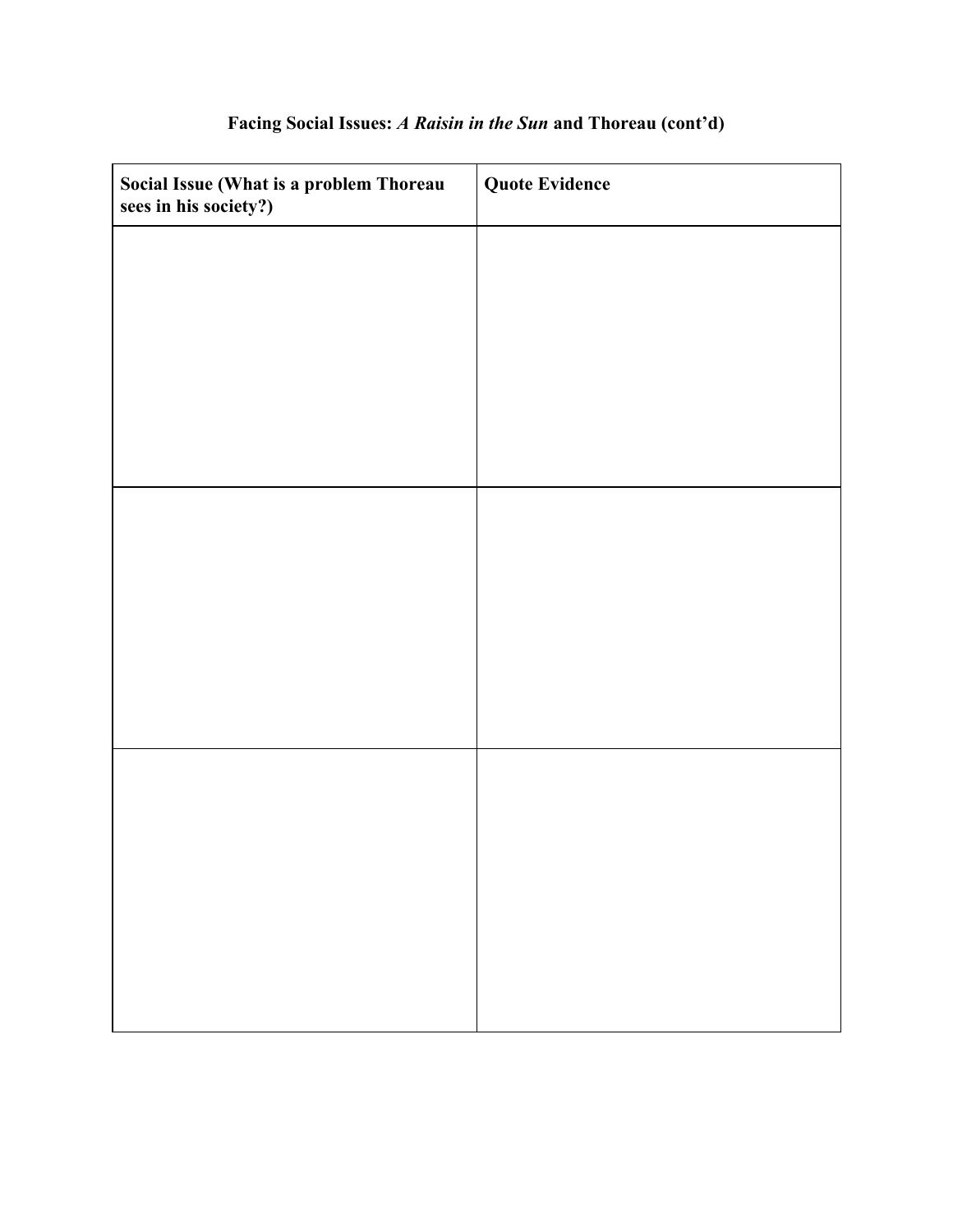#### **Living With Principles - Thoreau**

- 1. I have always endeavored to acquire strict business habits; they are indispensable to every man. (Walden, Economy)
- 2. Shall we always study to obtain more of these things (luxuries) and not sometimes to be content with less? (Walden, Economy)
- 3. There is some of the same fitness in a man's building his own house that there is in a bird's building its own nest. Who knows but if men constructed their dwellings with their own hands, and provided food for themselves and families simply and honestly enough, the poetic faculty would be universally developed, as birds universally sing when they are so engaged? (Walden, Economy)
- 4. How could youths better learn to live than by at once trying the experiment of living? (Walden, Economy)
- 5. "I went to the woods because I wished to live deliberately, to front only the essential facts of live, and see if I could not learn what it had to teach, and not, when I came to die, discover that I had not lived. (Walden, Where I Lived and What I Lived For)
- 6. If a man does not keep pace with his companions, perhaps it is because he hears a different drummer. (Walden, Conclusion)
- 7. "I ask for, not at once no government, but at once a better government (Civil Disobedience)
- 8. Under a government which imprisons any unjustly, the true place for a just man is also a prison (Civil Disobedience)
- 9. If a thousand men were not to pay their tax-bills this year, that would not a be a violent and bloody measure, as it would be to pay them, and enable the State to commit violence and shed innocent blood. (Civil Disobedience)
- 10. You must live within yourself, and depend upon yourself always tucked up and ready for a start, and not have many affairs. (Civil Disobedience)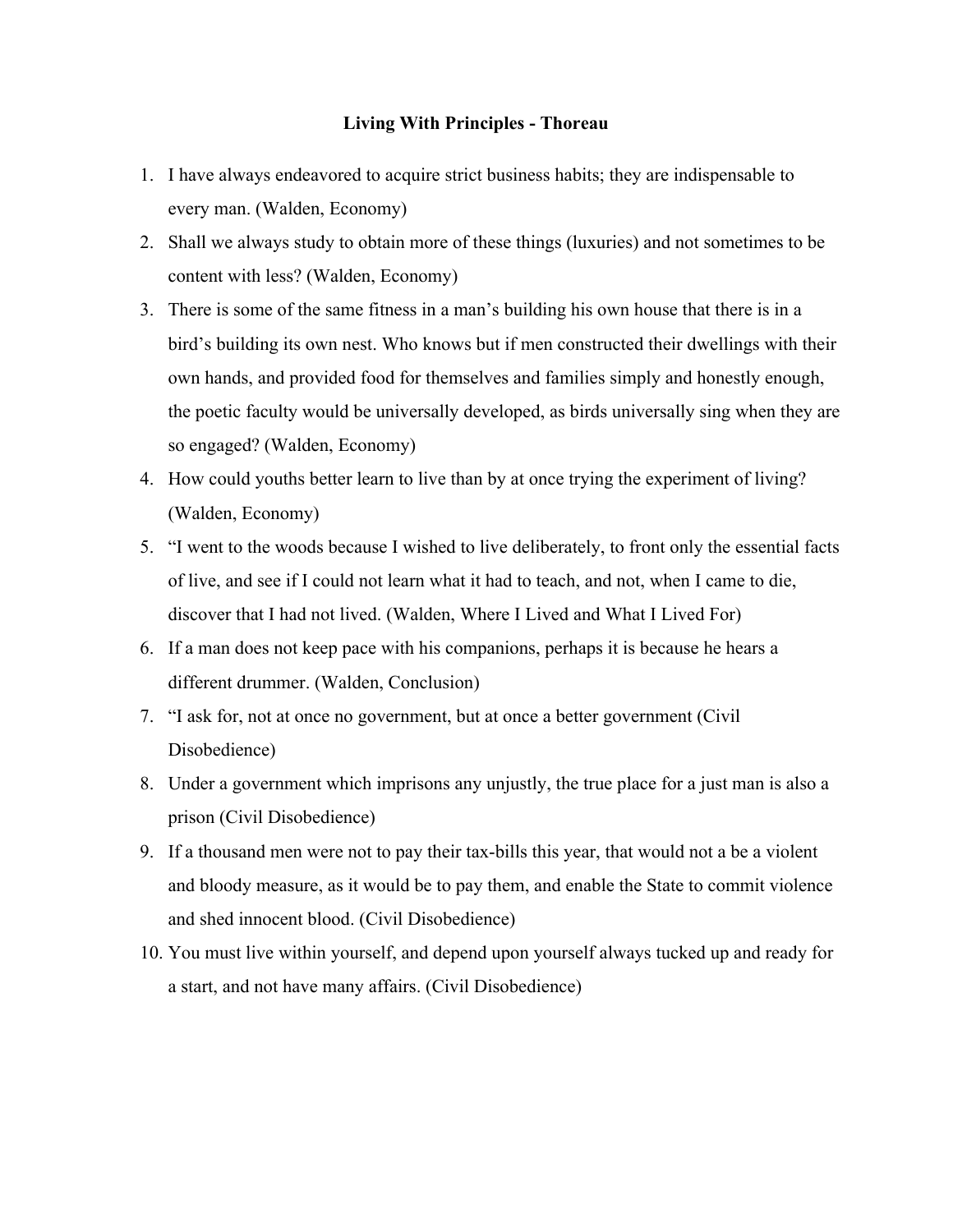Name **"This I Believe" Essay Packet** 

#### **Being Content With Myself by Kamaal Majeed**

Why don't you 'act black'?"

Since my middle school years, I've been asked this question more than any other. It seems to me that too many people have let society program into their brains what should be expected of me, a black person, before ever interacting with me. But I believe in being who I am, not who others want me to be.

On my first day of high school, going into math class, two of my classmates pointed and laughed at me. I initially thought my fly was open, or that something was stuck in my teeth. But as I took my seat, I heard one of the students whisper, "Why is a black person taking Honors?" So my fly wasn't open. An honors level class had simply been joined by a student whose skin was an unsettling shade of brown.

Many people think my clothes should be big enough for me to live in, or expect me to listen exclusively to "black music." In seventh grade, a group of my peers fixed their cold stares on my outfit: cargo shorts and a plain, fitting t-shirt. They called out to me, "Go get some 'gangsta' clothes, white boy."

In one of my Spanish classes, as part of a review exercise, the teacher asked me, "¿Te gusta más la música de rap o rock?" "Do you like rap music or rock music more?" I replied, "La música de rock." The look of shock on my classmates' faces made me feel profoundly alienated.

I am now in my junior year of high school. I still take all Honors courses. My wardrobe still consists solely of clothes that are appropriate to my proportions. My music library spans from rock to pop to techno, and almost everything in between. When it comes to choosing my friends, I am still colorblind. I continue to do my best work in school in order to reach my goals; and yet, when I look in the mirror, I still see skin of that same shade of brown.

My skin color has done nothing to change my personality, and my personality has done nothing to change my skin color.

I believe in being myself. I believe that I—not any stereotype—should define who I am and what actions I take in life. In high school, popularity often depends on your willingness to follow trends. And I've been told that it doesn't get much easier going into adulthood. But the only other option is to sacrifice my individuality for the satisfaction and approval of others. Sure, this can be appealing, since choosing to keep my self-respect intact has made me unpopular and disliked at times, with no end to that in sight. Others' being content with me, though, is not nearly as important as my being content with myself.

*Kamaal Majeed is a high school student in Waltham, Mass. In addition to his studies, he works part-time at the local public library, and enjoys studying foreign languages and writing a personal journal. Majeed hopes to pursue a career in journalism.* Independently produced for NPR by Jay Allison and Dan Gediman with John Gregory and Viki Merrick.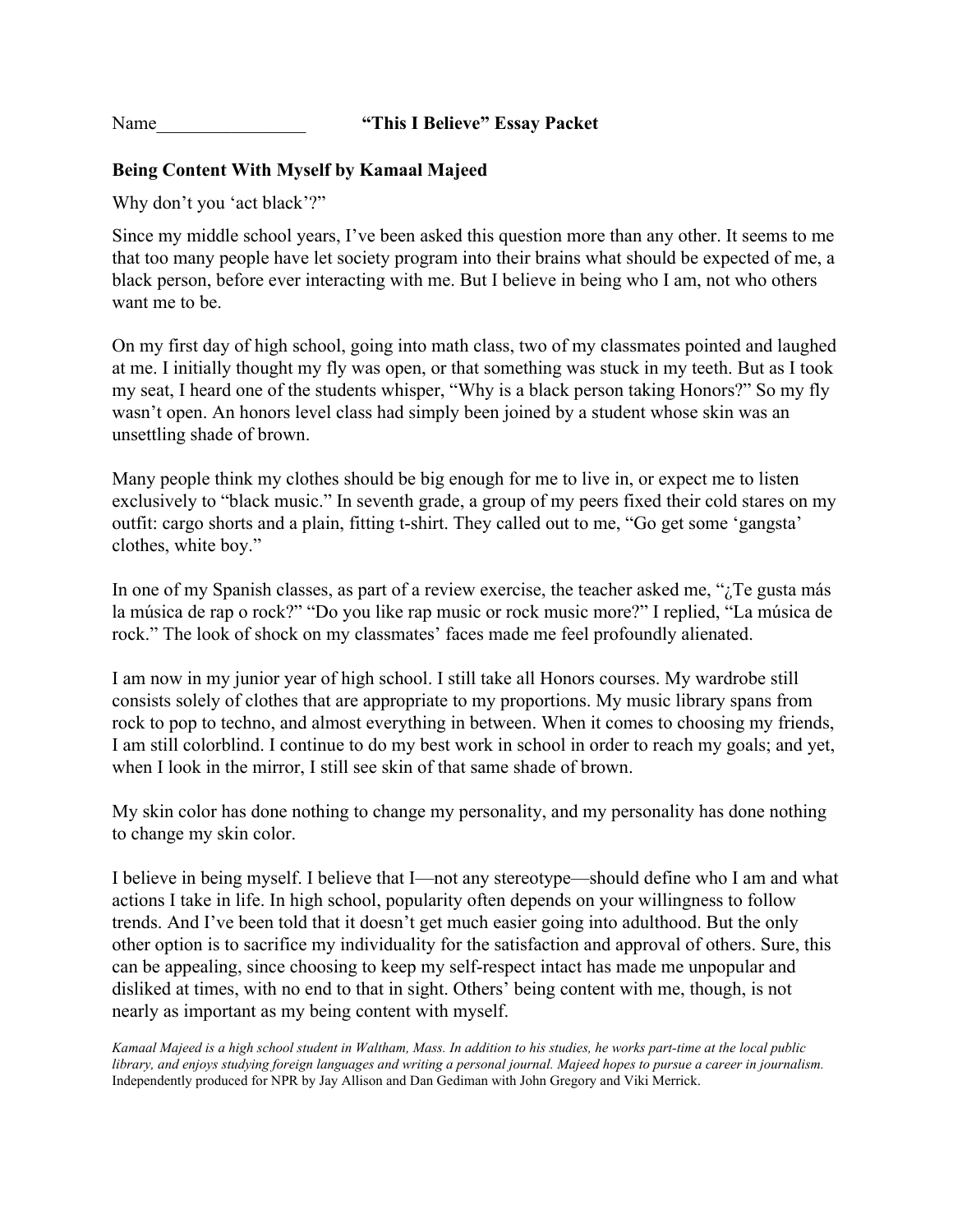### **America's Beauty is in its Diversity by ALAA EL-SAAD**

America is built on the idea of freedom, and there is no exception for Muslim women. I believe in the freedom of religion and speech. But mostly, I believe it's OK to be different, and to stand up for who and what you are. So I believe in wearing the *hijab.*

The *hijab* is a religious head covering, like a scarf. I am Muslim, and keeping my head covered is a sign of maturity and respect toward my religion and to Allah's will. To be honest, I also like to wear it to be different. I don't usually like to do what everyone else is doing. I want to be an individual, not just part of the crowd. But when I first wore it, I was also afraid of the reaction that I'd get at school.

I decided on my own that sixth grade was the time I should start wearing the *hijab.* I was scared about what the kids would say or even do to me. I thought they might make fun of me, or even be scared of me and pull off my headscarf. Kids at that age usually like to be all the same, and there's little or no acceptance of differences.

On the first day of school, I put all those negative thoughts behind my back and walked in with my head held high. I was holding my breath a little, but inside I was also proud to be a Muslim, proud to be wearing the *hijab,* proud to be different.

I was wrong about everything I thought the kids would say or even do to me. I actually met a lot of people because of wearing my head covering. Most of the kids would come and ask me questions — respectfully — about the *hijab* and why I wore it.

I did hear some kid was making fun of me, but there was one girl — she wasn't even in my class, we never really talked much — and she stood up for me, and I wasn't even there! I made a lot of new friends that year, friends that I still have until this very day, five years later.

Yes, I'm different, but everyone is different here, in one way or another. This is the beauty of America.

I believe in what America is built on: all different religions, races and beliefs. Different everything.

>*Independently produced for* Tell Me More *by Jay Allison and Dan Gediman with John Gregory*

*and Viki Merrick.*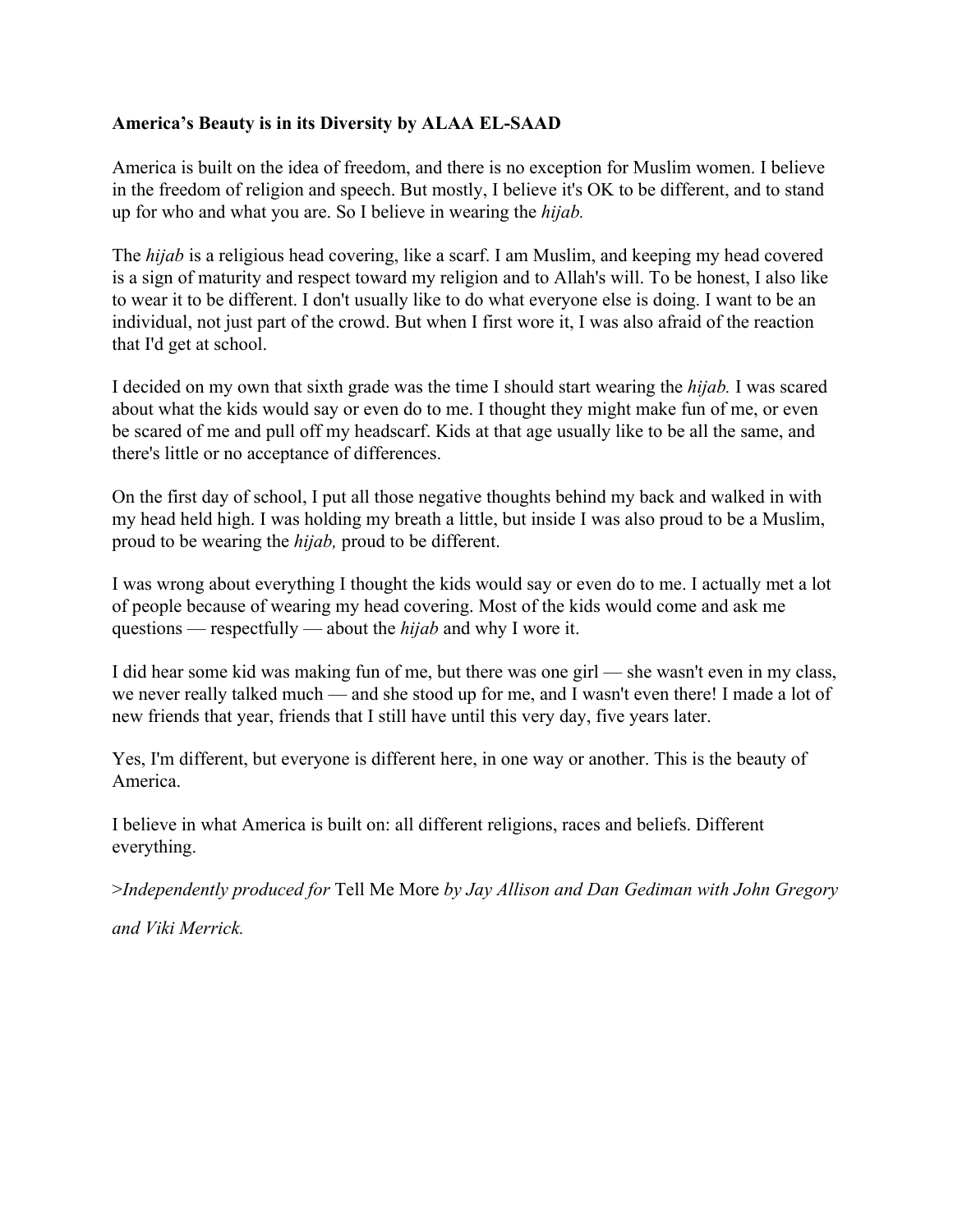### **Always Go to the Funeral By DEIRDRE SULLIVAN**

I believe in always going to the funeral. My father taught me that.

The first time he said it directly to me, I was 16 and trying to get out of going to calling hours for Miss Emerson, my old fifth grade math teacher. I did not want to go. My father was unequivocal. "Dee," he said, "you're going. Always go to the funeral. Do it for the family."

So my dad waited outside while I went in. It was worse than I thought it would be: I was the only kid there. When the condolence line deposited me in front of Miss Emerson's shell-shocked parents, I stammered out, "Sorry about all this," and stalked away. But, for that deeply weird expression of sympathy delivered 20 years ago, Miss Emerson's mother still remembers my name and always says hello with tearing eyes.

That was the first time I went un-chaperoned, but my parents had been taking us kids to funerals and calling hours as a matter of course for years. By the time I was 16, I had been to five or six funerals. I remember two things from the funeral circuit: bottomless dishes of free mints and my father saying on the ride home, "You can't come in without going out, kids. Always go to the funeral."

Sounds simple — when someone dies, get in your car and go to calling hours or the funeral. That, I can do. But I think a personal philosophy of going to funerals means more than that.

"Always go to the funeral" means that I have to do the right thing when I really, really don't feel like it. I have to remind myself of it when I could make some small gesture, but I don't really have to and I definitely don't want to. I'm talking about those things that represent only inconvenience to me, but the world to the other guy. You know, the painfully under-attended birthday party. The hospital visit during happy hour. The Shiva call for one of my ex's uncles. In my humdrum life, the daily battle hasn't been good versus evil. It's hardly so epic. Most days, my real battle is doing good versus doing nothing.

In going to funerals, I've come to believe that while I wait to make a grand heroic gesture, I should just stick to the small inconveniences that let me share in life's inevitable, occasional calamity.

On a cold April night three years ago, my father died a quiet death from cancer. His funeral was on a Wednesday, middle of the workweek. I had been numb for days when, for some reason, during the funeral, I turned and looked back at the folks in the church. The memory of it still takes my breath away. The most human, powerful and humbling thing I've ever seen was a church at 3:00 on a Wednesday full of inconvenienced people who believe in going to the funeral.

After listening to the results of this project for several weeks, I knew I could do three minutes, too. Certainly not on world peace or the search for meaning in an increasingly distracted world or anything as grave and serious as all that, but on a belief just as true.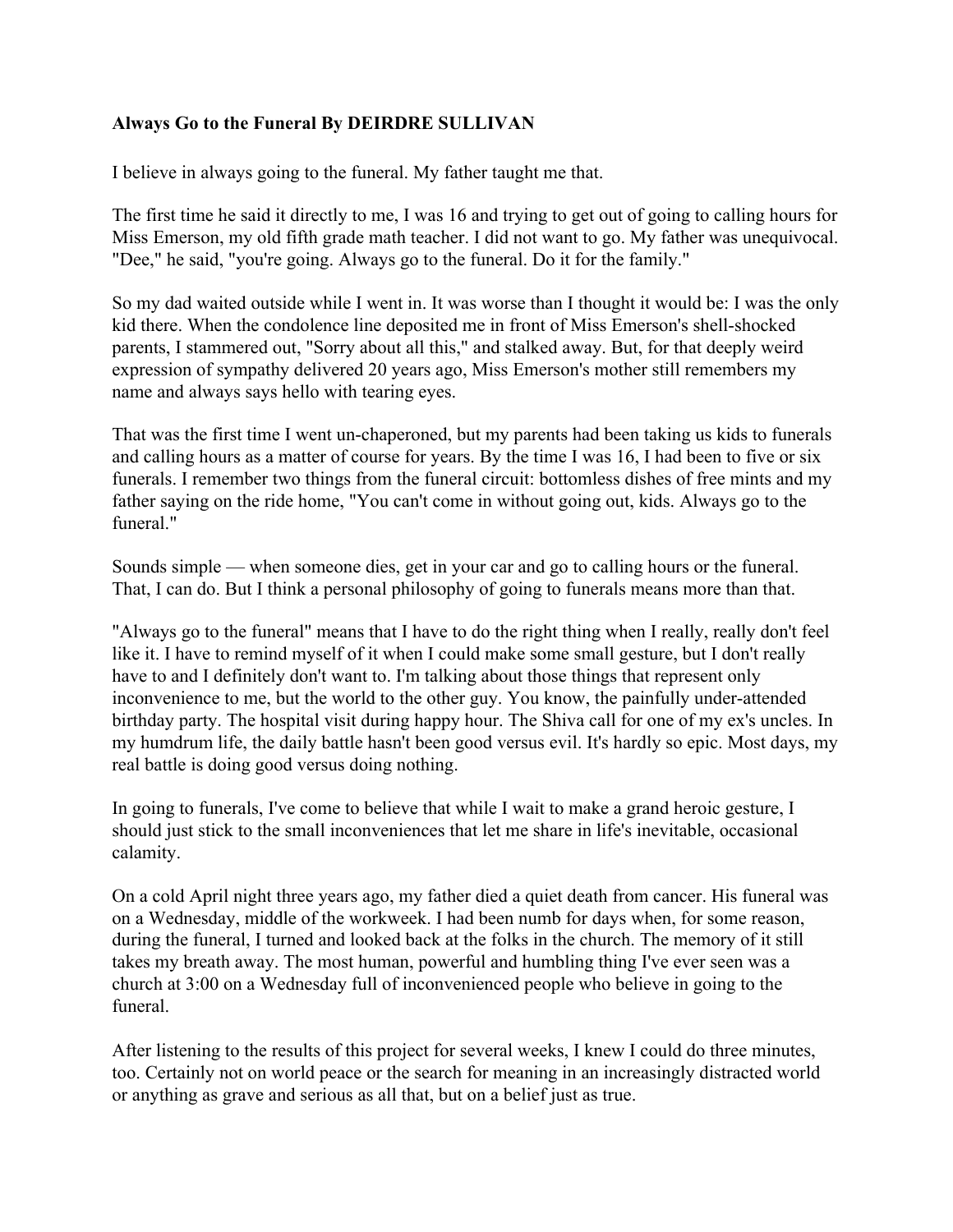#### **There is No Such Thing as Too Much Barbecue by JASON SHEEHAN**

I believe in barbecue. As soul food and comfort food and health food, as a cuisine of both solace and celebration. When I'm feeling good, I want barbecue. And when I'm feeling bad, I just want barbecue more. I believe in barbecue in all its regional derivations, in its ethnic translations, in forms that range from white-tablecloth presentations of cunningly sauced costillas, to Chinese take-out spareribs that stain your fingers red, to the most authentic product of the tarpaper rib shacks of the Deep South. I believe that like sunshine and great sex, no day is bad that has barbecue in it.

I believe in the art of generations of pit men working in relative obscurity to keep alive the craft of slow smoking as it's been practiced for as long as there's been fire. A barbecue cook must have an intimate understanding of his work: the physics of fire and convection, the hard science of meat and heat and smoke — and then forget it all to achieve a sort of gut-level, Zen instinct for the process.

I believe that barbecue drives culture, not the other way around. Some of the first blows struck for equality and civil rights in the Deep South were made not in the courtrooms or schools or on buses, but in the barbecue shacks. There were dining rooms, backyards and roadhouse juke joints in the South that were integrated long before any other public places.

I believe that good barbecue requires no decor, and that the best barbecue exists despite its trappings. Paper plates are okay in a barbecue joint. And paper napkins. And plastic silverware. And I believe that any place with a menu longer than can fit on a single page — or better yet, just a chalkboard — is coming dangerously close to putting on airs.

I believe that good barbecue needs sides the way good blues need rhythm, and that there is only one rule: Serve whatever you like, but whatever you serve, make it fresh. Have someone's mama in the back doing the "taters" and hush puppies and sweet tea, because Mama will know what she's doing — or at least know better than some assembly-line worker bagging up powdered mashed potatoes by the ton.

I believe that proper barbecue ought to come in significant portions. Skinny people can eat barbecue, and do, but the kitchen should cook for a fat man who hasn't eaten since breakfast. My leftovers should last for days.

I believe that if you don't get sauce under your nails when you're eating, you're doing it wrong. I believe that if you don't ruin your shirt, you're not trying hard enough.

I believe — *I know* — there is no such thing as too much barbecue. Good, bad or in-between, old-fashioned pit-smoked or high-tech and modern; it doesn't matter. Existing without gimmickry, without the infernal swindles and capering of so much of contemporary cuisine, barbecue is truth; it is history and home, and the only thing I don't believe is that I'll ever get enough.